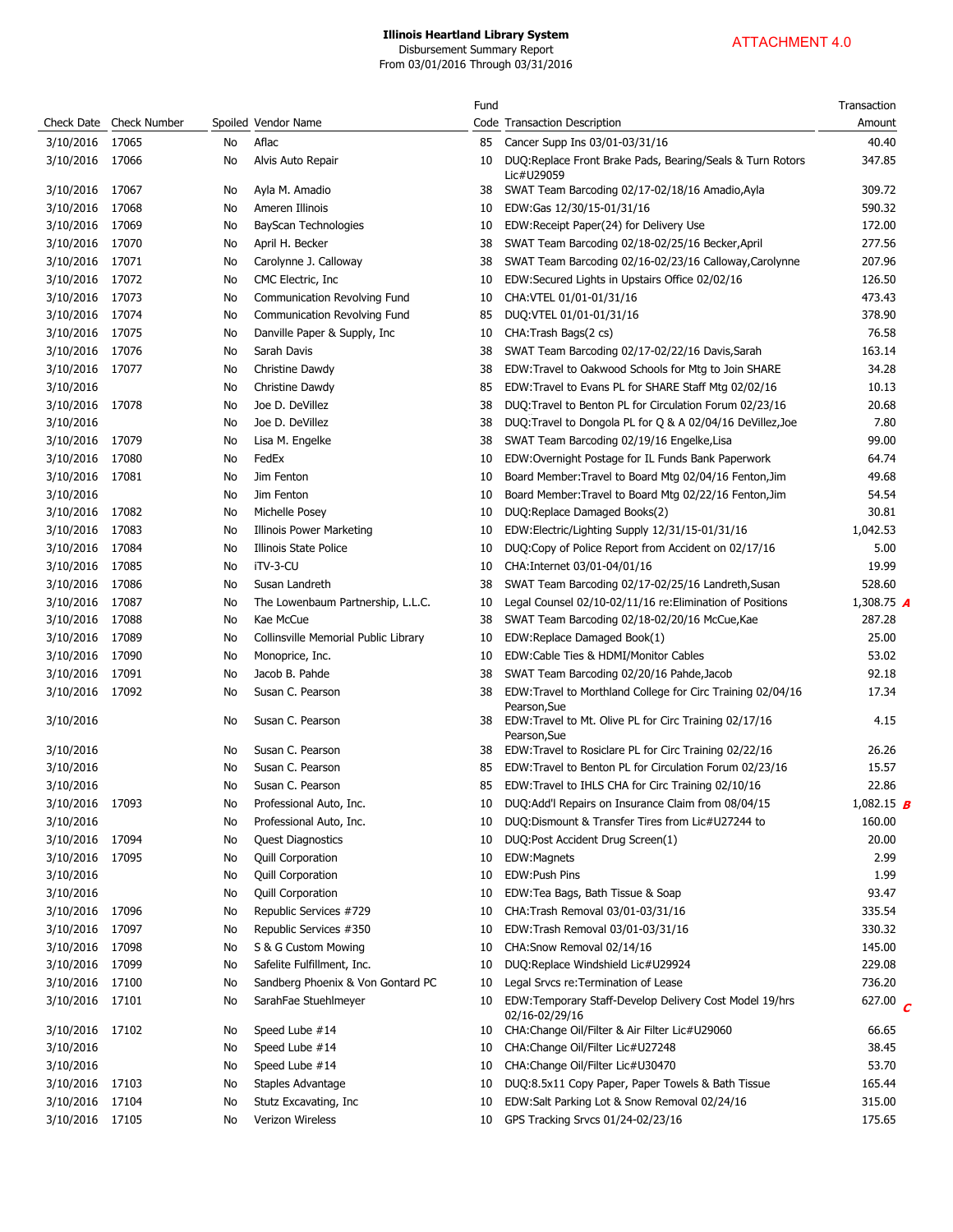Disbursement Summary Report From 03/01/2016 Through 03/31/2016

|                 |                         |    |                                   | Fund |                                                                           | Transaction  |
|-----------------|-------------------------|----|-----------------------------------|------|---------------------------------------------------------------------------|--------------|
|                 | Check Date Check Number |    | Spoiled Vendor Name               |      | Code Transaction Description                                              | Amount       |
| 3/10/2016 17106 |                         | No | Verizon Wireless                  | 10   | Cellphone Srvcs, MIFI, USB Modem & After Hours Line 01/24-<br>02/23/16    | 292.22       |
| 3/10/2016       |                         | No | <b>Verizon Wireless</b>           | 26   | Cellphone Srvcs, MIFI, USB Modem & After Hours Line 01/24-<br>02/23/16    | 118.69       |
| 3/10/2016       |                         | No | Verizon Wireless                  | 85   | Cellphone Srvcs, MIFI, USB Modem & After Hours Line 01/24-<br>02/23/16    | 407.58       |
| 3/10/2016 17107 |                         | No | Sandra West                       | 10   | Board Member: Travel to Board Mtgs 01/14, 02/04 & 02/23/16<br>West, Sandy | 141.64       |
| 3/22/2016       | 17108                   | No | Actsoft                           | 10   | GPS Qtrly Subscription 03/01-05/31/16                                     | 1,035.00 $D$ |
| 3/22/2016       | 17109                   | No | Alvis Auto Repair                 | 10   | DUQ:Change Oil/Filter Lic#U29059                                          | 48.00        |
| 3/22/2016       |                         | No | Alvis Auto Repair                 | 10   | DUQ:Change Oil/Filter Lic#U30468                                          | 48.00        |
| 3/22/2016       |                         | No | Alvis Auto Repair                 | 10   | DUQ:Change Oil/Filter Lic#U30471                                          | 48.00        |
| 3/22/2016       | 17110                   | No | Ameren Illinois                   | 10   | CHA: Electric & Lighting Srvcs 12/18/15-01/20/16                          | 313.01       |
| 3/22/2016       | 17111                   | No | Ameren Illinois                   | 10   | CHA:Gas 12/16/15-01/19/16                                                 | 745.30       |
| 3/22/2016       | 17112                   | No | American Pest Control             | 10   | CHA: Mnthly Extermination 02/26/16                                        | 35.00        |
| 3/22/2016       | 17113                   | No | BayScan Technologies              | 38   | Receipt Printer(1) for Member Library                                     | 299.00       |
| 3/22/2016       | 17114                   | No | Belleville Public Library         | 10   | DUQ:Replace Damaged Book(1)                                               | 19.95        |
| 3/22/2016       | 17115                   | No | Busey                             | 10   | Busey Credit Card Stmt Ending 03/02/16                                    | 2,637.47     |
| 3/22/2016       |                         | No | Busey                             | 32   | Busey Credit Card Stmt Ending 03/02/16                                    | 282.15       |
| 3/22/2016       |                         | No | <b>Busey</b>                      | 85   | Busey Credit Card Stmt Ending 03/02/16                                    | 425.32       |
| 3/22/2016       | 17116                   | No | SPOC LLC                          | 10   | Local/Long Distance & Toll Free Line 03/12-04/11/16                       | 119.67       |
| 3/22/2016       |                         | No | SPOC LLC                          | 26   | Local/Long Distance & Toll Free Line 03/12-04/11/16                       | 79.78        |
| 3/22/2016       |                         | No | SPOC LLC                          | 27   | Local/Long Distance & Toll Free Line 03/12-04/11/16                       | 39.89        |
| 3/22/2016       |                         | No | <b>SPOC LLC</b>                   | 32   | Local/Long Distance & Toll Free Line 03/12-04/11/16                       | 79.78        |
| 3/22/2016       |                         | No | <b>SPOC LLC</b>                   | 85   | Local/Long Distance & Toll Free Line 03/12-04/11/16                       | 79.78        |
| 3/22/2016       | 17117                   | No | City of Edwardsville              | 10   | EDW: Water & Sewer 12/09/15-02/07/16                                      | 110.82       |
| 3/22/2016       | 17118                   | No | George Alarm Co., Inc.            | 10   | EDW:Fire/Burglar/Elevator Alarm Monitoring 04/01-06/30/16                 | 282.90       |
| 3/22/2016       | 17119                   | No | George Alarm Co., Inc.            | 10   | DUQ:Burglar Alarm Monitoring 04/01-06/30/16                               | 204.00       |
| 3/22/2016       | 17120                   | No | Illinois American Water           | 10   | CHA: Water 01/30-02/29/16                                                 | 71.81        |
| 3/22/2016       | 17121                   | No | Kavanagh, Scully, Sudow, White &  | 10   | EDW:Legal Counsel re:Confidentiality Act 02/24/16                         | 105.00       |
| 3/22/2016       | 17122                   | No | Kavanagh, Scully, Sudow, White &  | 85   | EDW:Legal Counsel re:Overtime Agreements 02/18/16                         | 402.50       |
| 3/22/2016       | 17123                   | No | Lincoln Public Library District   | 10   | DUQ:Replace Damaged Book(1)                                               | 25.00        |
| 3/22/2016       | 17124                   | No | Linguanational Translations, Inc. | 27   | EDW:Transcription for Illinois Digital Archive 48.8/hrs                   | 976.00 $E$   |
| 3/22/2016       | 17125                   | No | Marketview Car Wash               | 10   | CHA: Van Washes(3) 02/12-02/22/16                                         | 21.00        |
| 3/22/2016 17126 |                         | No | Parker Kent, LLC                  | 10   | DUQ:Electric/Gas/Lighting 01/20-02/18/16                                  | 1,540.69     |
| 3/22/2016 17127 |                         | No | Professional Auto, Inc.           | 10   | DUQ: Install GPS Lic#U26041                                               | 60.00        |
| 3/22/2016       | 17128                   | No | Ramsey Public Library             | 10   | DUQ:Reimb for Damaged Book(1)                                             | 34.00        |
| 3/22/2016       | 17129                   | No | Recorded Books, Inc.              | 85   | Zinio Subscription to be Reimb by Member 03/01-06/30/16                   | 450.00       |
| 3/22/2016       | 17130                   | No | S & G Custom Mowing               | 10   | CHA:Snow Removal 02/24/16                                                 | 145.00       |
| 3/22/2016       | 17131                   | No | Speed Lube #11                    | 10   | CHA: Change Oil/Filter Lic#U29926                                         | 53.70        |
| 3/22/2016       | 17132                   | No | Speed Lube #14                    | 10   | CHA: Change Oil/Filter Lic#U27249                                         | 53.70        |
| 3/22/2016       |                         | No | Speed Lube #14                    | 10   | CHA: Change Oil/Filter Lic#U30472                                         | 53.70        |
| 3/22/2016       | 17133                   | No | West Sangamon Public Library      | 10   | DUQ:Replace Damaged Book(1)                                               | 9.00         |
| 3/22/2016       | 17134                   | No | Wex Bank                          | 10   | Fuel Charges 02/06-03/05/16                                               | 5,408.63     |
| 3/22/2016       |                         | No | Wex Bank                          | 85   | Fuel Charges 02/06-03/05/16                                               | 18.02        |
| 3/22/2016       | 17135                   | No | Xerox Corporation                 | 10   | CHA:Base & Usage Chrg 01/21-02/21/16                                      | 175.14       |
| 3/22/2016       | 17136                   | No | Xerox Corporation                 | 26   | DUQ:Base & Usage Chrg 01/21-02/21/16                                      | 157.98       |
| 3/22/2016       | 17137                   | No | Xerox Corporation                 | 10   | DUQ:Base & Usage Chrg 01/21-02/21/16                                      | 230.36       |
| 3/22/2016       | 17138                   | No | Xerox Corporation                 | 10   | EDW:Base & Usage Chrg 01/20-02/21/16                                      | 533.99       |
| 3/22/2016       | 17139                   | No | Xerox Corporation                 | 32   | EDW:Base & Usage Chrg 01/21-02/21/16                                      | 183.32       |
| 3/30/2016       | 17140                   | No | 1st Choice Advisors               | 10   | EDW:W2 E-File Setup 01/13/16                                              | 75.00        |
| 3/30/2016       | 17141                   | No | <b>Allstate Benefits</b>          | 10   | Critical Care Supp Ins 04/01-04/30/16                                     | 117.00       |
| 3/30/2016       |                         | No | <b>Allstate Benefits</b>          | 85   | Critical Care Supp Ins 04/01-04/30/16                                     | 64.74        |
| 3/30/2016       | 17142                   | No | <b>Allstate Benefits</b>          | 10   | Gap Supp Ins 04/01-04/30/16                                               | 208.05       |
| 3/30/2016       |                         | No | <b>Allstate Benefits</b>          | 85   | Gap Supp Ins 04/01-04/30/16                                               | 41.73        |
| 3/30/2016       | 17143                   | No | Ayla M. Amadio                    | 38   | SWAT Team Barcoding 03/02/16 Amadio, Ayla                                 | 91.32        |
| 3/30/2016       | 17144                   | No | Ameren Illinois                   | 10   | EDW:Gas 01/31-02/29/16                                                    | 397.02       |
| 3/30/2016       | 17145                   | No | American Heritage Life Insurance  | 85   | Accident Supp Ins 03/25-04/24/16                                          | 33.28        |
| 3/30/2016       | 17146                   | No | AT&T                              | 10   | EDW:Internet 03/10-04/09/16                                               | 177.35       |
| 3/30/2016       |                         | No | AT&T                              | 85   | EDW:Internet 03/10-04/09/16                                               | 177.35       |
|                 |                         |    |                                   |      |                                                                           |              |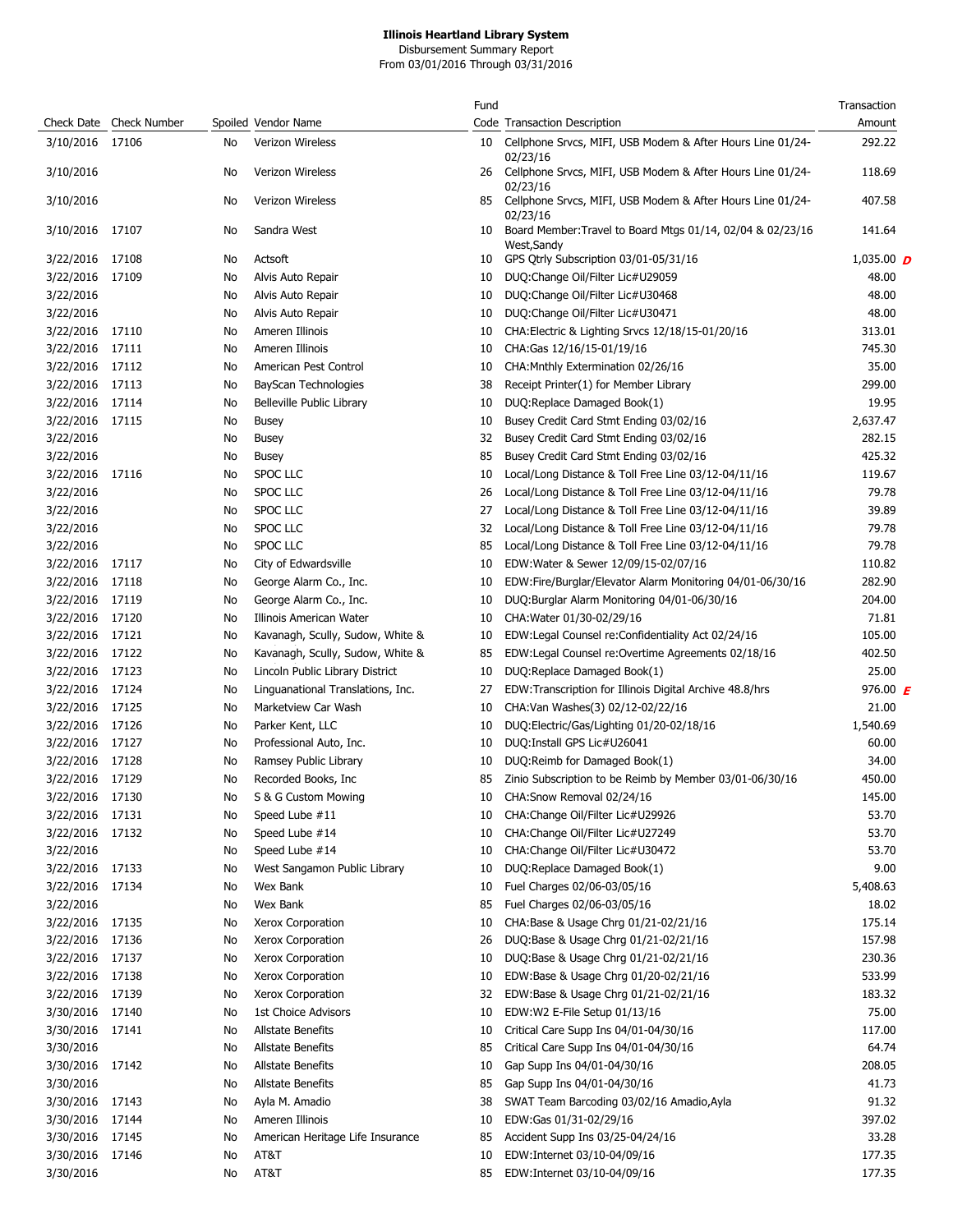Disbursement Summary Report From 03/01/2016 Through 03/31/2016

|            |                     |    |                                     | Fund |                                                                        | Transaction       |
|------------|---------------------|----|-------------------------------------|------|------------------------------------------------------------------------|-------------------|
| Check Date | <b>Check Number</b> |    | Spoiled Vendor Name                 |      | Code Transaction Description                                           | Amount            |
| 3/30/2016  | 17147               | No | AT&T                                | 10   | CHA:Alarm, Fax & Fire Phone Line 02/08-03/07/16                        | 82.91             |
| 3/30/2016  |                     | No | AT&T                                | 85   | CHA:Alarm, Fax & Fire Phone Line 02/08-03/07/16                        | 82.91             |
| 3/30/2016  | 17148               | No | AT&T                                | 10   | EDW:Elevator Phone Line 02/05-03/04/16                                 | 62.20             |
| 3/30/2016  |                     | No | AT&T                                | 85   | EDW:Elevator Phone Line 02/05-03/04/16                                 | 62.21             |
| 3/30/2016  | 17149               | No | AT&T                                | 10   | EDW:Fax Line 02/05-03/04/16                                            | 35.45             |
| 3/30/2016  |                     | No | AT&T                                | 85   | EDW:Fax Line 02/05-03/04/16                                            | 35.44             |
| 3/30/2016  | 17150               | No | April H. Becker                     | 38   | SWAT Team Barcoding 02/27-03/01/16 Becker, April                       | 153.78            |
| 3/30/2016  | 17151               | No | Leslie M. Bednar                    | 10   | EDW:Travel to IHLS CHA for RAILS Committee Mtg 03/14/16                | 175.87            |
| 3/30/2016  |                     | No | Leslie M. Bednar                    | 10   | Bednar, Leslie<br>EDW:Travel to IHLS DUQ for Mtg w/ Ellen 03/11/16     | 16.32             |
|            |                     |    |                                     |      | Bednar,Leslie                                                          |                   |
| 3/30/2016  | 17152               | No | <b>BeneFLEX</b>                     | 10   | EDW:Monthly Fee (18 Cards)                                             | 99.00             |
| 3/30/2016  | 17153               | No | Champion Energy, LLC                | 10   | CHA:Dusk to Dawn Light Supply 02/17-03/17/16                           | 41.74             |
| 3/30/2016  | 17154               | No | Champion Energy, LLC                | 10   | CHA: Electric Supply 02/18-03/18/16                                    | 507.62            |
| 3/30/2016  | 17155               | No | City of Champaign Alarm Program     | 10   | CHA: Alarm Permit Application Fee 03/22/16                             | 50.00             |
| 3/30/2016  | 17156               | No | Coventry Health Care of Mo, Inc     | 10   | Health Ins 04/01-04/30/16                                              | 11,696.02         |
| 3/30/2016  |                     | No | Coventry Health Care of Mo, Inc     | 26   | Health Ins 04/01-04/30/16                                              | 3,447.52          |
| 3/30/2016  |                     | No | Coventry Health Care of Mo, Inc     | 27   | Health Ins 04/01-04/30/16                                              | 4,309.40          |
| 3/30/2016  |                     | No | Coventry Health Care of Mo, Inc     | 32   | Health Ins 04/01-04/30/16                                              | 1,703.31          |
| 3/30/2016  |                     | No | Coventry Health Care of Mo, Inc     | 38   | Health Ins 04/01-04/30/16                                              | 1,723.76          |
| 3/30/2016  |                     | No | Coventry Health Care of Mo, Inc     | 85   | Health Ins 04/01-04/30/16                                              | 14,593.93         |
| 3/30/2016  | 17157               | No | Sarah Davis                         | 38   | SWAT Team Barcoding 02/29-03/07/16 Davis, Sarah                        | 271.14            |
| 3/30/2016  | 17158               | No | Lisa M. Engelke                     | 38   | SWAT Team Barcoding 02/26-02/27/16 Engelke, Lisa                       | 175.50            |
| 3/30/2016  | 17159               | No | John Fabick Tractor Company         | 10   | EDW:Maint of Backup Generator 02/23/16                                 | 515.00            |
|            |                     |    |                                     |      | Ins Pmt 9 of 10                                                        |                   |
| 3/30/2016  | 17160               | No | <b>FCCI Insurance Group</b>         | 10   |                                                                        | 5,661.43          |
| 3/30/2016  |                     | No | <b>FCCI Insurance Group</b>         | 26   | Ins Pmt 9 of 10                                                        | 13.12             |
| 3/30/2016  |                     | No | <b>FCCI Insurance Group</b>         | 27   | Ins Pmt 9 of 10                                                        | 21.62             |
| 3/30/2016  |                     | No | FCCI Insurance Group                | 32   | Ins Pmt 9 of 10                                                        | 7.99              |
| 3/30/2016  |                     | No | <b>FCCI Insurance Group</b>         | 38   | Ins Pmt 9 of 10                                                        | 11.17             |
| 3/30/2016  |                     | No | <b>FCCI Insurance Group</b>         | 85   | Ins Pmt 9 of 10                                                        | 81.20             |
| 3/30/2016  | 17161               | No | Greensfelder, Hemker & Gale, PC     | 10   | Legal Counsel 02/08-02/29/16 re:Lease Termination                      | 1,650.00 $\bm{F}$ |
| 3/30/2016  | 17162               | No | Guardian                            | 10   | Dental Ins 04/01-04/30/16                                              | 1,181.75          |
| 3/30/2016  |                     | No | Guardian                            | 26   | Dental Ins 04/01-04/30/16                                              | 180.14            |
| 3/30/2016  |                     | No | Guardian                            | 27   | Dental Ins 04/01-04/30/16                                              | 230.76            |
| 3/30/2016  |                     | No | Guardian                            | 32   | Dental Ins 04/01-04/30/16                                              | 98.08             |
| 3/30/2016  |                     | No | Guardian                            | 38   | Dental Ins 04/01-04/30/16                                              | 92.60             |
| 3/30/2016  |                     | No | Guardian                            | 85   | Dental Ins 04/01-04/30/16                                              | 604.06            |
| 3/30/2016  | 17163               | No | Illinois Power Marketing            | 10   | EDW:Electric/Lighting Supply 02/01-02/29/16                            | 993.58            |
| 3/30/2016  | 17164               | No | Humana Insurance Co                 | 10   | AD&D, Life & Vision Ins 04/01-04/30/16                                 | 332.48            |
| 3/30/2016  |                     | No | Humana Insurance Co                 | 26   | AD&D, Life & Vision Ins 04/01-04/30/16                                 | 62.11             |
| 3/30/2016  |                     | No | Humana Insurance Co                 | 27   | AD&D, Life & Vision Ins 04/01-04/30/16                                 | 61.47             |
| 3/30/2016  |                     | No | Humana Insurance Co                 | 32   | AD&D, Life & Vision Ins 04/01-04/30/16                                 | 21.31             |
| 3/30/2016  |                     | No | Humana Insurance Co                 | 38   | AD&D, Life & Vision Ins 04/01-04/30/16                                 | 40.27             |
| 3/30/2016  |                     | No | Humana Insurance Co                 | 85   | AD&D, Life & Vision Ins 04/01-04/30/16                                 | 207.38            |
| 3/30/2016  | 17165               | No | Innovative Interfaces, Inc.         | 85   | Polaris Software Maint 04/01/16-03/31/17                               | 125,714.00 G      |
| 3/30/2016  |                     | No | Innovative Interfaces, Inc.         | 85   | Polaris Syndetics Solutions Subscription Renewal 04/01/16-<br>03/31/17 | 22,174.93         |
| 3/30/2016  | 17166               | No | JAN-PRO Commercial Cleaning Systems | 10   | EDW: Janitorial Srvcs March 2016                                       | 610.00            |
| 3/30/2016  | 17167               | No | Susan Landreth                      | 38   | SWAT Team Barcoding 02/26-03/02/16 Landreth, Susan                     | 305.16            |
| 3/30/2016  | 17168               | No | Kae McCue                           | 38   | SWAT Team Barcoding 02/25-03/05/16 McCue, Kae                          | 574.56            |
| 3/30/2016  | 17169               | No | Parker Kent, LLC                    | 10   | DUQ:Electric/Gas/Lighting 02/18-03/18/16                               | 995.35            |
| 3/30/2016  |                     | No | Parker Kent, LLC                    | 10   | DUQ: Office Leasing 04/01-04/30/16                                     | 4,500.00          |
| 3/30/2016  | 17170               | No | Safelite Fulfillment, Inc.          | 10   | DUQ:Replace Windshield Lic#U30471                                      | 456.89            |
| 3/30/2016  | 17171               | No | Uline                               | 10   | DUQ:Cable Ties (8pks)                                                  | 160.65            |
|            |                     |    | Uline                               | 10   |                                                                        | 90.00             |
| 3/30/2016  |                     | No |                                     |      | EDW:Zip Ties (5pks) & Envelopes                                        |                   |
| 3/30/2016  |                     | No | Uline                               | 32   | EDW:Zip Ties (5pks) & Envelopes                                        | 64.86             |
| 3/30/2016  |                     | No | Uline                               | 85   | EDW:Zip Ties (5pks) & Envelopes                                        | 64.86             |
| 3/30/2016  | 17172               | No | Kathleen M. Utz                     | 38   | SWAT Team Barcoding 02/26-03/10/16 Utz, Kathy                          | 411.66            |
| 3/30/2016  | 17173               | No | Rebecca Walden                      | 38   | SWAT Team Barcoding 02/26-03/07/16 Walden, Rebecca                     | 564.84            |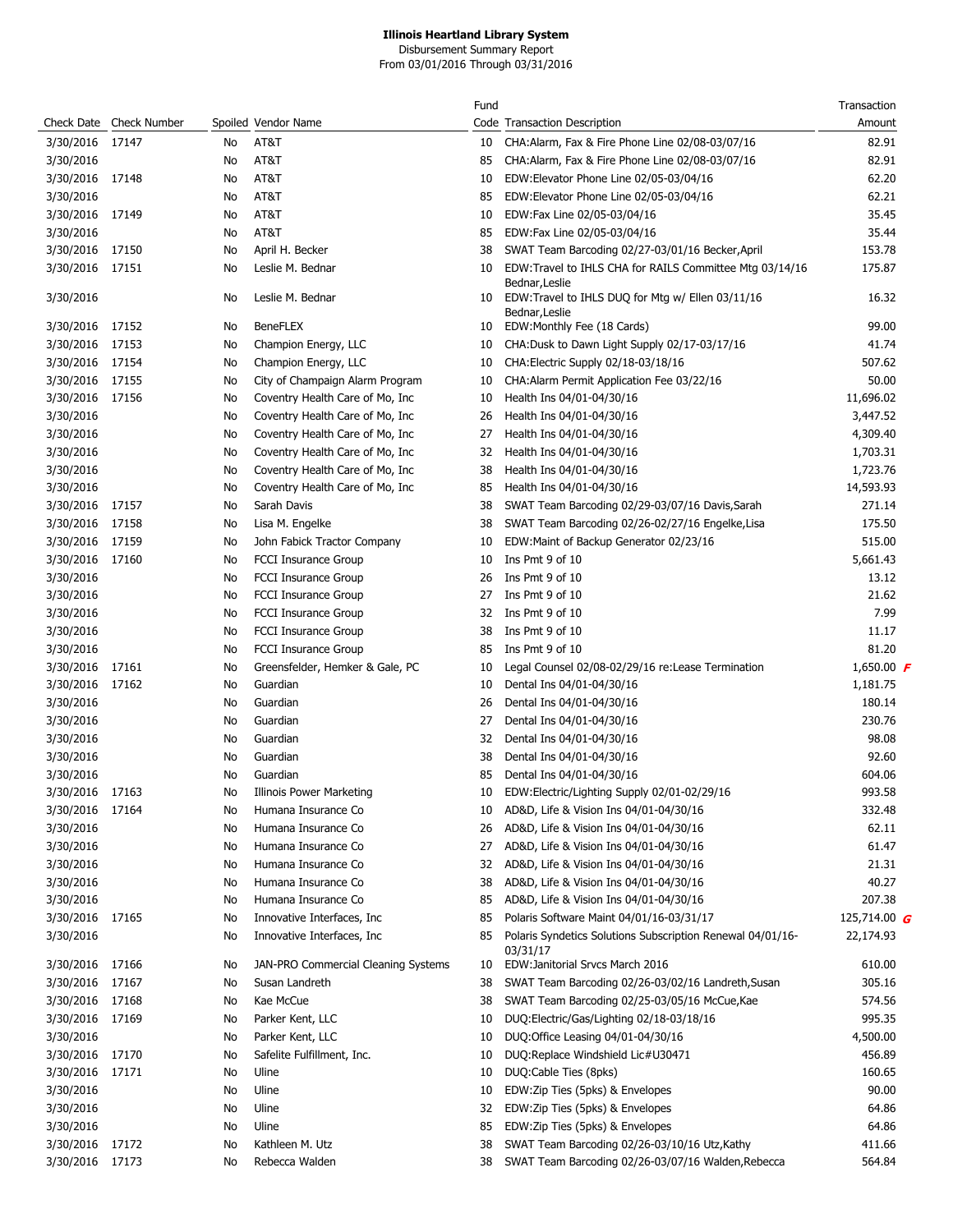Disbursement Summary Report From 03/01/2016 Through 03/31/2016

|                 |                              |    |                                           | Fund |                                                       | Transaction    |
|-----------------|------------------------------|----|-------------------------------------------|------|-------------------------------------------------------|----------------|
|                 | Check Date Check Number      |    | Spoiled Vendor Name                       |      | Code Transaction Description                          | Amount         |
| 3/30/2016       | 17174                        | No | Walmart Community/RFCSLLC                 | 10   | DUQ:Fire Extinguisher(1) & Windshield Washer Fluid(2) | 21.13          |
| 3/30/2016       |                              | No | <b>Walmart Community/RFCSLLC</b>          | 10   | DUQ: Ice Melt & Postage                               | 38.66          |
| 3/30/2016       |                              | No | Walmart Community/RFCSLLC                 | 10   | DUQ:Postage                                           | 19.60          |
| 3/30/2016       |                              | No | Walmart Community/RFCSLLC                 | 10   | DUQ: Snacks for Qtrly Driver Mtg & Water Filter       | 51.71          |
| 3/30/2016       | ACHIMRFMar2016               | No | Illinois Municipal Retirement Fund        | 10   | March 2016 IMRF Payment                               | 11,875.12 $H$  |
| 3/30/2016       |                              | No | Illinois Municipal Retirement Fund        | 26   | March 2016 IMRF Payment                               | 1,698.28       |
| 3/30/2016       |                              | No | Illinois Municipal Retirement Fund        | 27   | March 2016 IMRF Payment                               | 3,070.86       |
| 3/30/2016       |                              | No | Illinois Municipal Retirement Fund        | 32   | March 2016 IMRF Payment                               | 1,194.08       |
| 3/30/2016       |                              | No | Illinois Municipal Retirement Fund        | 38   | March 2016 IMRF Payment                               | 1,746.52       |
| 3/30/2016       |                              | No | Illinois Municipal Retirement Fund        | 85   | March 2016 IMRF Payment                               | 10,919.10      |
| 3/31/2016 17175 |                              | No | Southern Illinois University Edwardsville | 85   | EDW:Registration-THAT Camp-Bennyhoff, Nick            | 10.00          |
|                 |                              |    |                                           |      | Total 1000 - US Bank-General Fund                     | 163,746.51     |
|                 | 3/4/2016 ACHBenePmtWE20 No   |    | <b>BeneFLEX</b>                           | 10   | BeneFlex W/E 03/04/16 Debit Card Transactions         | 23.24 $\bm{I}$ |
| 3/4/2016        |                              | No | <b>BeneFLEX</b>                           | 27   | BeneFlex W/E 03/04/16 Debit Card Transactions         | 21.80          |
| 3/4/2016        |                              | No | <b>BeneFLEX</b>                           | 85   | BeneFlex W/E 03/04/16 Debit Card Transactions         | 39.23          |
|                 | 3/11/2016 ACHBeneClPmtWE No  |    | <b>BeneFLEX</b>                           | 85   | BeneFlex W/E 03/11/16 Claim Payment                   | 50.00          |
|                 | 3/11/2016 ACHBenePmtWe20 No  |    | <b>BeneFLEX</b>                           | 10   | BeneFlex W/E 03/11/16 Debit Card Transactions         | 24.27          |
| 3/11/2016       |                              | No | <b>BeneFLEX</b>                           | 27   | BeneFlex W/E 03/11/16 Debit Card Transactions         | 29.10          |
|                 | 3/25/2016 ACHBenePmtWE20 No  |    | <b>BeneFLEX</b>                           | 10   | BenFlex W/E 03/25/16 Debit Card Transactions          | 191.15         |
| 3/25/2016       |                              | No | <b>BeneFLEX</b>                           | 32   | BenFlex W/E 03/25/16 Debit Card Transactions          | 20.62          |
| 3/25/2016       |                              | No | <b>BeneFLEX</b>                           | 85   | BenFlex W/E 03/25/16 Debit Card Transactions          | 11.62          |
|                 |                              |    |                                           |      | Total 1027 - US Bank - CMC                            | 411.03         |
|                 | 3/11/2016 ACHILPR20160311 No |    | Illinois Department of Revenue            | 10   | IL Payroll Tax Deposit - PD 03/11/2016                | 1,709.81 $J$   |
| 3/11/2016       |                              | No | Illinois Department of Revenue            | 26   | IL Payroll Tax Deposit - PD 03/11/2016                | 160.72         |
| 3/11/2016       |                              | No | Illinois Department of Revenue            | 27   | IL Payroll Tax Deposit - PD 03/11/2016                | 271.88         |
| 3/11/2016       |                              | No | Illinois Department of Revenue            | 32   | IL Payroll Tax Deposit - PD 03/11/2016                | 104.94         |
| 3/11/2016       |                              | No | Illinois Department of Revenue            | 38   | IL Payroll Tax Deposit - PD 03/11/2016                | 130.02         |
| 3/11/2016       |                              | No | Illinois Department of Revenue            | 85   | IL Payroll Tax Deposit - PD 03/11/2016                | 996.54         |
|                 | 3/11/2016 ACHIRSPR2016031 No |    | Department of the Treasury                | 10   | IRS Payroll Tax Deposit-PD 03/11/2016                 | 11,830.01      |
| 3/11/2016       |                              | No | Department of the Treasury                | 26   | IRS Payroll Tax Deposit-PD 03/11/2016                 | 1,147.08       |
| 3/11/2016       |                              | No | Department of the Treasury                | 27   | IRS Payroll Tax Deposit-PD 03/11/2016                 | 1,923.12       |
| 3/11/2016       |                              | No | Department of the Treasury                | 32   | IRS Payroll Tax Deposit-PD 03/11/2016                 | 726.43         |
| 3/11/2016       |                              | No | Department of the Treasury                | 38   | IRS Payroll Tax Deposit-PD 03/11/2016                 | 720.08         |
| 3/11/2016       |                              | No | Department of the Treasury                | 85   | IRS Payroll Tax Deposit-PD 03/11/2016                 | 7,363.73       |
|                 | 3/25/2016 ACHILPR20160325 No |    | Illinois Department of Revenue            | 10   | IL Payroll Tax Deposit - PD 03/25/2016                | 1,685.84       |
| 3/25/2016       |                              | No | Illinois Department of Revenue            | 26   | IL Payroll Tax Deposit - PD 03/25/2016                | 160.72         |
| 3/25/2016       |                              | No | Illinois Department of Revenue            | 27   | IL Payroll Tax Deposit - PD 03/25/2016                | 271.88         |
| 3/25/2016       |                              | No | Illinois Department of Revenue            | 32   | IL Payroll Tax Deposit - PD 03/25/2016                | 104.94         |
| 3/25/2016       |                              | No | Illinois Department of Revenue            | 38   | IL Payroll Tax Deposit - PD 03/25/2016                | 130.02         |
| 3/25/2016       |                              | No | Illinois Department of Revenue            | 85   | IL Payroll Tax Deposit - PD 03/25/2016                | 996.36         |
|                 | 3/25/2016 ACHIRSPR2016032 No |    | Department of the Treasury                | 10   | IRS Payroll Tax Deposit-PD 03/25/2016                 | 11,678.23      |
| 3/25/2016       |                              | No | Department of the Treasury                | 26   | IRS Payroll Tax Deposit-PD 03/25/2016                 | 1,147.08       |
| 3/25/2016       |                              | No | Department of the Treasury                | 27   | IRS Payroll Tax Deposit-PD 03/25/2016                 | 1,923.12       |
| 3/25/2016       |                              | No | Department of the Treasury                | 32   | IRS Payroll Tax Deposit-PD 03/25/2016                 | 726.43         |
| 3/25/2016       |                              | No | Department of the Treasury                | 38   | IRS Payroll Tax Deposit-PD 03/25/2016                 | 720.08         |
| 3/25/2016       |                              | No | Department of the Treasury                | 85   | IRS Payroll Tax Deposit-PD 03/25/2016                 | 7,362.51       |

**Total 1030 - US Bank - Web Junction/(Payroll) 53,991.57** 

**Total Disbursed 324,676.48**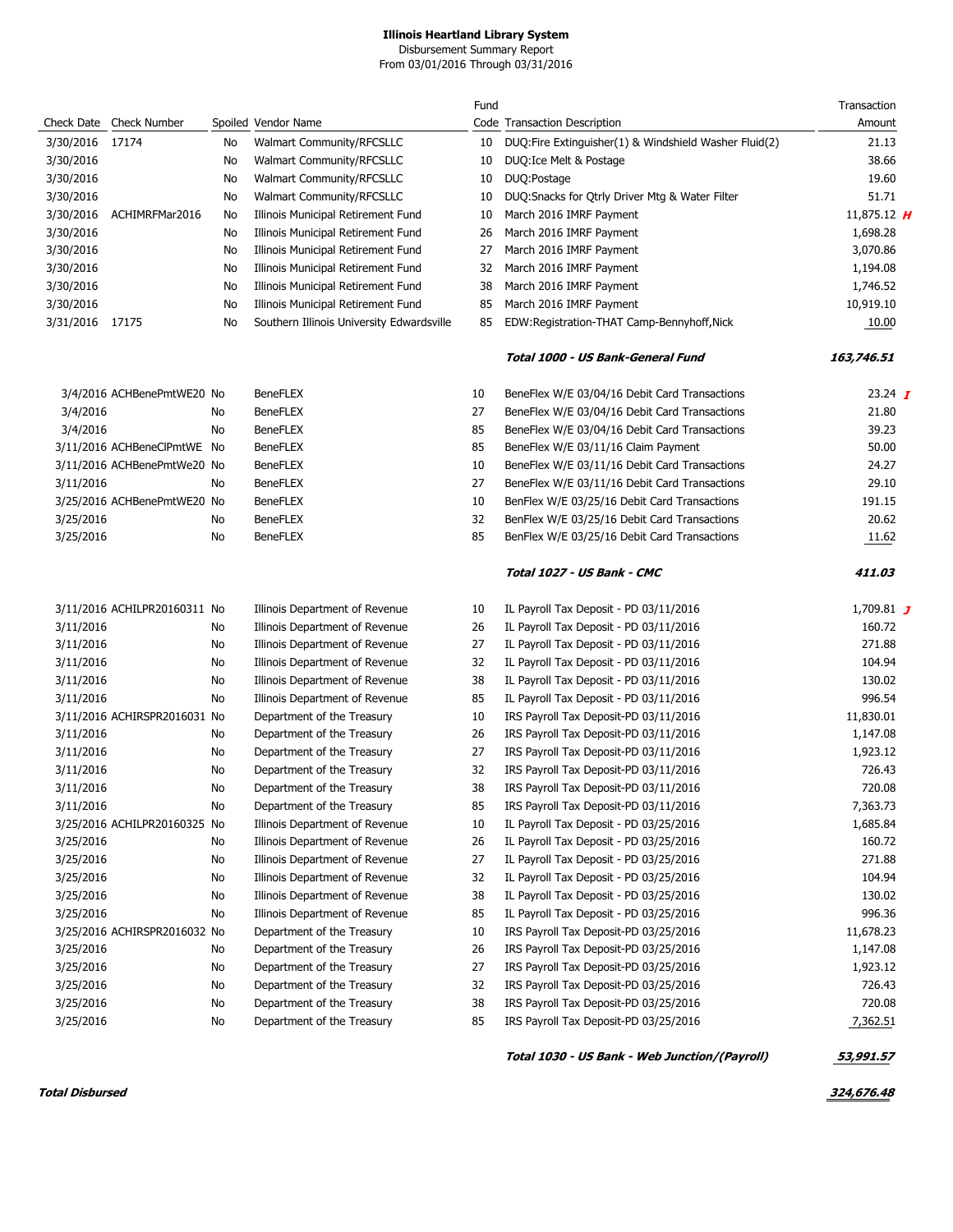Disbursement Summary Report From 03/01/2016 Through 03/31/2016

Check Date Check Number Spoiled Vendor Name Fund Code Transaction Description Transaction Amount **Non-routine Bill Payments Explanations**

**A-** Legal Counsel re Preparation of Position Elimination Materials

**B-** DUQ-Additional Repairs for Hail Damaged Staff Vehicle (insurance claim filed and reimbursed)

**C-** Final Payment for Development of Delivery Cost Model

**D-** CHA/DUQ/EDW-Quarterly Subscription for GPS Tracking Devices in Delivery Vans **E-** Transcription of Manuscript from German to English for Illinois Digital Archives (100% paid by CMC Grant)

**F-** Legal Counsel re DUQ Lease Termination **G-** Annual Polaris Software Maintenance (100% paid by SHARE)

March 2016 IMRF Pmt.-Employee & Employer Contribution

**I-** Flexible spending account-IHLS participants' March 2016 Withdrawals (participants have payroll deduction setup)

March 2016 Payroll Tax Deposits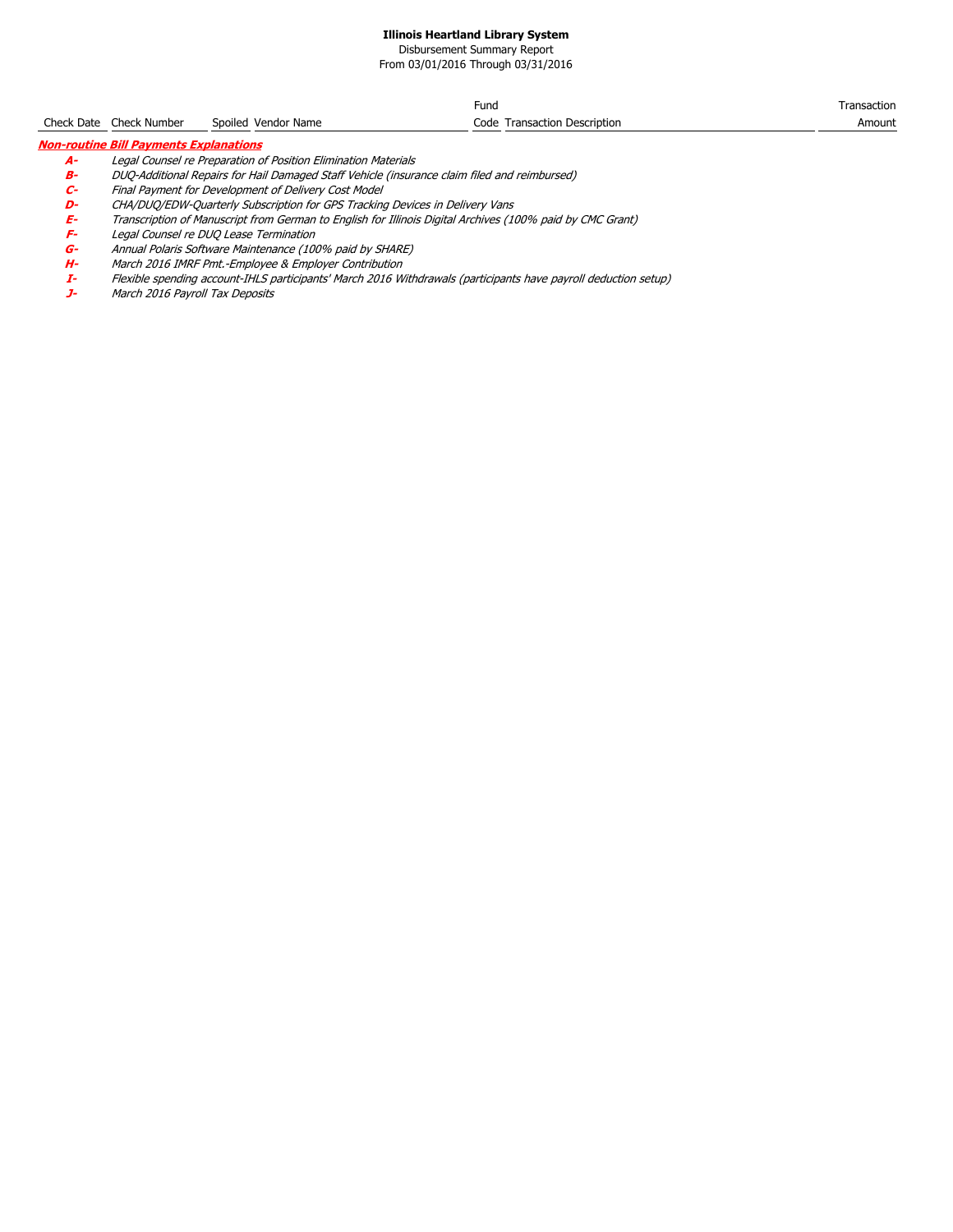Credit Card Transactions From 02/02/2016 Through 03/02/2016

| Credit Card      |                                  |            |                               |                                                                    |          | Fund | G/L# | Loc# | Dept#           |            |
|------------------|----------------------------------|------------|-------------------------------|--------------------------------------------------------------------|----------|------|------|------|-----------------|------------|
| <b>Bill Date</b> | Employee                         | Trans Date | Vendor                        | Description                                                        | Amount   | Code | Code | Code | Code            |            |
| 3/2/2016         | 4654 2433-Bauer Joan C           | 2/27/2016  | HIPCAST.COM                   | Recording Storage 03/2016                                          | 4.95     | 85   | 5550 | 02   | 85              |            |
|                  | Total 4654 2433-Bauer Joan C     |            |                               |                                                                    | 4.95     |      |      |      |                 |            |
| 3/2/2016         | 4654 2458-Pernicka Julia A       | 2/4/2016   | USPS POSTAGE STAMPS.CO        | EDW:Postage 02/2016                                                | 49.30    | 10   | 5370 | 01   | 10              |            |
| 3/2/2016         | 4654 2458-Pernicka Julia A       | 2/4/2016   | USPS POSTAGE STAMPS.CO        | EDW:Postage (OCLC) 02/2016                                         | 150.70   | 32   | 5370 | 01   | 32              |            |
| 3/2/2016         | 4654 2458-Pernicka Julia A       | 2/6/2016   | SCHNUCK'S #178                | EDW: Hand Soap (9) 02/2016                                         | 15.61    | 10   | 5190 | 01   | 10              |            |
| 3/2/2016         | 4654 2458-Pernicka Julia A       | 2/6/2016   | SCHNUCK'S #178                | EDW:Coffee (5) 02/2016                                             | 29.95    | 10   | 5365 | 01   | 10              |            |
| 3/2/2016         | 4654 2458-Pernicka Julia A       | 2/14/2016  | STAMPS.COM                    | EDW: Mnthly Srvc Fee 02/14/16                                      | 15.99    | 10   | 5370 | 01   | 10              |            |
| 3/2/2016         | 4654 2458-Pernicka Julia A       | 2/17/2016  | OFFICE DEPOT #1105            | EDW:8.5x11 Copy Paper(OCLC) 02/2016                                | 129.95   | 32   | 5360 | 01   | 32              |            |
| 3/2/2016         | 4654 2458-Pernicka Julia A       | 2/26/2016  | USPS POSTAGE STAMPS.CO        | EDW:Postage (OCLC) 02/2016                                         | 1.50     | 32   | 5370 | 01   | 32              |            |
| 3/2/2016         | 4654 2458-Pernicka Julia A       | 2/26/2016  | USPS POSTAGE STAMPS.CO        | EDW:Postage (SHARE) 02/2016                                        | 48.50    | 85   | 5370 | 01   | 85              |            |
|                  | Total 4654 2458-Pernicka Julia A |            |                               |                                                                    | 441.50   |      |      |      |                 |            |
| 3/2/2016         | 4654 2466-Dawdy Christine        | 2/17/2016  | <b>USPS</b>                   | EDW:Postage (SHARE) 02/2016                                        | 294.00   | 85   | 5370 | 01   | 85              |            |
| 3/2/2016         | 4654 2466-Dawdy Christine        | 2/22/2016  | <b>USPS</b>                   | EDW:Postage (SHARE) 02/2016                                        | 7.88     | 85   | 5370 | 01   | 85              |            |
|                  | Total 4654 2466-Dawdy Christine  |            |                               |                                                                    | 301.88   |      |      |      |                 |            |
|                  |                                  |            |                               |                                                                    |          |      |      |      |                 |            |
| 3/2/2016         | 4654 2482-Brown Troy M           | 2/1/2016   | <b>CALLINGCARDS CONFERENC</b> | EDW:Conference Call 02/2016                                        | 200,00   | 10   | 5300 | 01   | 10 <sub>1</sub> | l A        |
| 3/2/2016         | 4654 2482-Brown Troy M           | 2/2/2016   | WWW.NEWEGGBUSINESS.COM        | EDW:Switch for Offsite Backups 02/2016                             | 441.08   | 10   | 5360 | 01   | 10              | B          |
| 3/2/2016         | 4654 2482-Brown Troy M           | 2/2/2016   | WWW.NEWEGGBUSINESS.COM        | CHA: Switch for Offsite Backups 02/2016                            | 441.08   | 10   | 5360 | 02   | 10              |            |
| 3/2/2016         | 4654 2482-Brown Troy M           | 2/3/2016   | <b>MICROSOFT</b>              | EDW:Credit on Office 365 ProPlus for Mac(3) 01/07-11/04/16 02/2016 | (63.34)  | 10   | 5360 | 01   | 10              |            |
| 3/2/2016         | 4654 2482-Brown Troy M           | 2/6/2016   | <b>SUGARSYNC</b>              | EDW:Online Cloud Backup-Leslie 02/2016                             | 74.99    | 10   | 5550 | 01   | 10              | $\epsilon$ |
| 3/2/2016         | 4654 2482-Brown Troy M           | 2/6/2016   | <b>SUGARSYNC</b>              | EDW:Online Cloud Backup-Kathy 02/2016                              | 74.99    | 10   | 5550 | 01   | 13              |            |
| 3/2/2016         | 4654 2482-Brown Troy M           | 2/6/2016   | <b>SUGARSYNC</b>              | CHA:Online Cloud Backup-Angela 02/2016                             | 74.99    | 10   | 5550 | 02   | 20              |            |
| 3/2/2016         | 4654 2482-Brown Troy M           | 2/6/2016   | <b>SUGARSYNC</b>              | DUQ: Online Cloud Backup- Ellen 02/2016                            | 74.99    | 10   | 5550 | 04   | 10              |            |
| 3/2/2016         | 4654 2482-Brown Troy M           | 2/10/2016  | <b>SUGARSYNC</b>              | DUQ: Online Cloud Backup-Troy 02/2016                              | 99.99    | 10   | 5550 | 04   | 12              |            |
| 3/2/2016         | 4654 2482-Brown Troy M           | 2/13/2016  | <b>SUGARSYNC</b>              | EDW:Online Cloud Backup-Adrienne 02/2016                           | 74.99    | 10   | 5550 | 01   | 11              |            |
| 3/2/2016         | 4654 2482-Brown Troy M           | 2/19/2016  | MAHOMETPUBLICLIBRAR           | EDW: Test for Mahomet PL Paypal Account 02/2016                    | 0.05     | 10   | 5725 | 01   | 10              |            |
| 3/2/2016         | 4654 2482-Brown Troy M           | 2/22/2016  | <b>AMAZON MKTPLACE PMTS</b>   | CHA: Hard Drives (4) 02/2016                                       | 849.17   | 10   | 5360 | 02   | 12              | D          |
| 3/2/2016         | 4654 2482-Brown Troy M           | 2/23/2016  | LOWES #01795                  | EDW:Supplies to Mount TV 02/2016                                   | 35.35    | 10   | 5360 | 01   | 10              |            |
| 3/2/2016         | 4654 2482-Brown Troy M           | 2/23/2016  | RED ROBIN NO 435              | EDW: Lunch-IT Mtg-Troy, Brant & Brandon 02/2016                    | 51.71    | -10  | 5290 | 01   | 12              |            |
| 3/2/2016         | 4654 2482-Brown Troy M           | 2/23/2016  | SAMS CLUB #4878               | EDW:TV Mount for Leslie's Office 02/2016                           | 107.83   | 10   | 5360 | 01   | 10              |            |
|                  | Total 4654 2482-Brown Troy M     |            |                               |                                                                    | 2,537.87 |      |      |      |                 |            |
| 3/2/2016         | 4695 2640-Petty Linda            | 2/17/2016  | THE HOME DEPOT 1973           | Busey Credit Card Stmt Ending 03/02/16                             | 37.71    | 10   | 5180 | 01   | 10              |            |
|                  | Total 4695 2640-Petty Linda      |            |                               |                                                                    | 37.71    |      |      |      |                 |            |